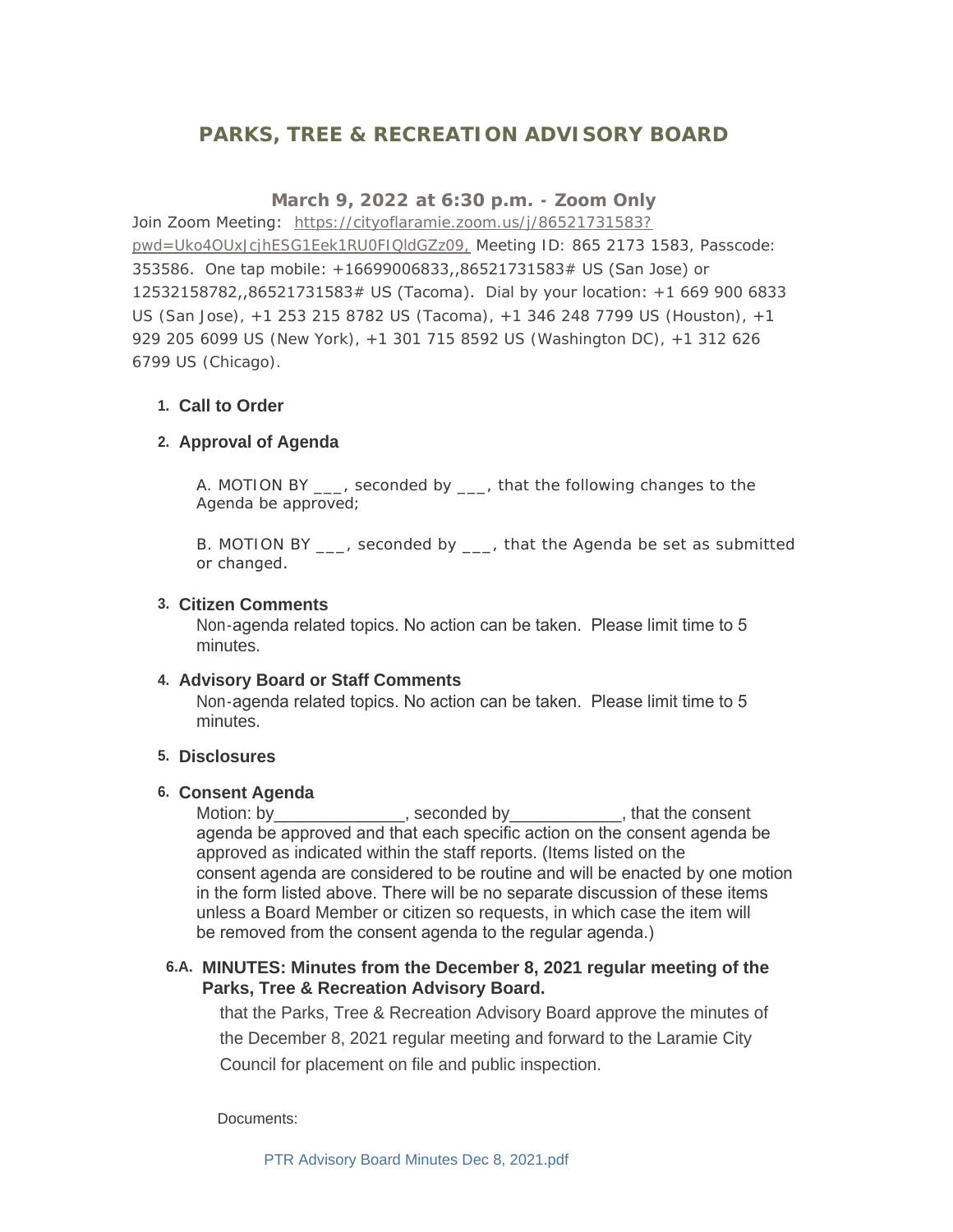**OTHER: Acknowledgment of receipt of annual report from Action 6.B. Resources International/Feeding Laramie Valley related to the Kiwanis Park Community Garden.**

## **Action:**

that the Parks, Tree & Recreation Advisory Board acknowledge receipt of the annual report from Action Resources International/Feeding Laramie Valley related to the Kiwanis Park Community Garden.

**[Feezer, ACM/Hunter, Parks]**

Documents:

[ARIFLV Annual Report Cover Sheet.pdf](https://www.cityoflaramie.org/AgendaCenter/ViewFile/Item/11985?fileID=16295) [2021 ANNUAL REPORT KIWANIS PARK COMMUNITY GARDEN.pdf](https://www.cityoflaramie.org/AgendaCenter/ViewFile/Item/11985?fileID=16296) [Executed MOU 18-23 KPCG.C-2731 Feeding Laramie Valley 9-4-18.pdf](https://www.cityoflaramie.org/AgendaCenter/ViewFile/Item/11985?fileID=16297)

- **Regular Agenda 7.**
- **Consideration of Resolution amending the Laramie Recreation Center, 7.A. Ice & Event Center and Parks Master Fee Schedule and forwarding to City Council for consideration. [Guerin, Recreation]**

Documents:

[Master Fee Schedule Cover Sheet.pdf](https://www.cityoflaramie.org/AgendaCenter/ViewFile/Item/11960?fileID=16298) [Resolution 2022-\\_\\_\\_ Master Fee Amendment Resolution.pdf](https://www.cityoflaramie.org/AgendaCenter/ViewFile/Item/11960?fileID=16299) [Attachment A-2022 Parks and Recreation Master Fee Schedule.pdf](https://www.cityoflaramie.org/AgendaCenter/ViewFile/Item/11960?fileID=16300)

**Consideration of changes to the Admission Fee Policy established for 7.B. the Laramie Community Recreation Center. [Guerin, Recreation]**

Documents:

[Cover Sheet Admission Fee Policy.pdf](https://www.cityoflaramie.org/AgendaCenter/ViewFile/Item/11959?fileID=16301) [Admission Fee Policy.pdf](https://www.cityoflaramie.org/AgendaCenter/ViewFile/Item/11959?fileID=16302)

**Acknowledgement of receipt of the Laramie Community Recreation 7.C. Center Membership Update. [Guerin, Recreation]**

Documents:

[Cover Sheet Membership Update.pdf](https://www.cityoflaramie.org/AgendaCenter/ViewFile/Item/11962?fileID=16303) [Pass Membership Report Compiled.pdf](https://www.cityoflaramie.org/AgendaCenter/ViewFile/Item/11962?fileID=16304)

- **Advisory Board Open Items 8.**
- **Staff Reports/Financial Information 9.**